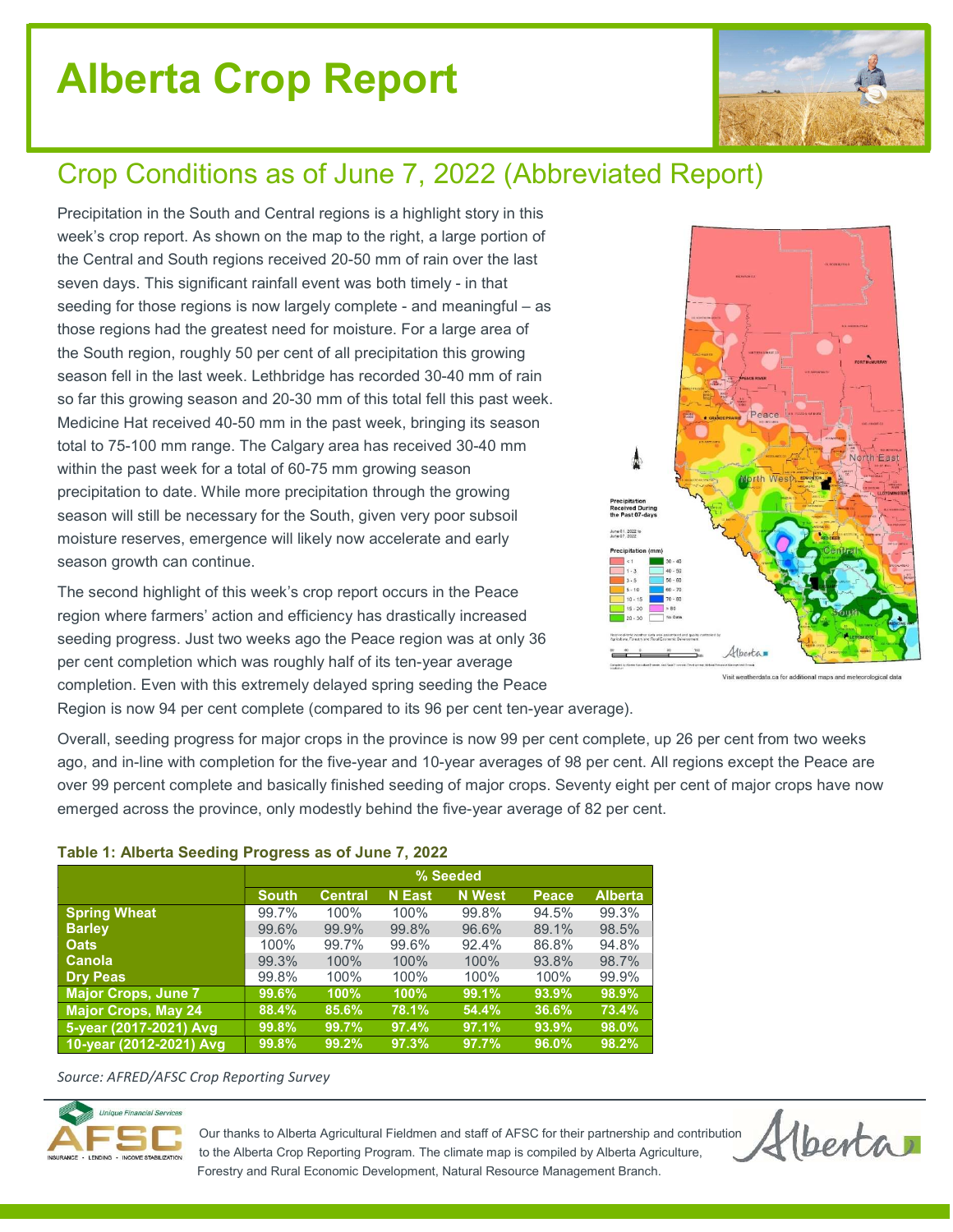Last week's precipitation improved soil moisture reserves for the South, Central and Peace regions, but the North West and North East marginally declined. Despite the improvement in most areas, soil moisture reserves remain below long-term average for most parts of the province, with the exception of the Peace region. Despite the precipitation and highlighting the dry conditions of the South, subsoil moisture remains exhausted in the South where 91 per cent of sub surface (below 6 inches) soil moisture is rated Poor to Fair.

Pasture and tame hay conditions are relatively unchanged from the previous week. While recent precipitation offers opportunity for significant growth in the coming weeks, cool spring temperatures have also been a large growth limitation. Sixty day average daily mean temperatures have largely been "cool" to "very cool" across the entire province. These are qualitative rankings indicating a once in six to 25 year pattern of well below average spring temperatures. Provincially, pasture conditions (tame hay shown in brackets) are now estimated at 20 (14) per cent poor, 45 (40) per cent fair, 33 (44) per cent good and two (two) per cent excellent.



Visit weatherdata.ca for additional maps and meteorological data

| Table 2: Alberta Suriace Soll Moisture Ratings as Of June 7, 2022 |         |             |       |                  |                  |  |  |  |  |
|-------------------------------------------------------------------|---------|-------------|-------|------------------|------------------|--|--|--|--|
|                                                                   | Poor    | <b>Fair</b> | Good  | <b>Excellent</b> | <b>Excessive</b> |  |  |  |  |
| <b>South</b>                                                      | 18.4%   | 35.5%       | 39.9% | 6.2%             | 0.1%             |  |  |  |  |
| <b>Central</b>                                                    | 11.3%   | 18.5%       | 50.8% | 19.4%            | $0.0\%$          |  |  |  |  |
| <b>North East</b>                                                 | 11.4%   | 42.4%       | 44.2% | 2.0%             | 0.0%             |  |  |  |  |
| <b>North West</b>                                                 | 2.5%    | 39.2%       | 55.4% | 2.9%             | 0.0%             |  |  |  |  |
| Peace                                                             | $0.0\%$ | 7.5%        | 60.4% | 32.1%            | 0.0%             |  |  |  |  |
| <b>Province</b>                                                   | 11.5%   | 29.4%       | 47.6% | 11.5%            | $0.0\%$          |  |  |  |  |
| 5-year (2017-2021) Avg                                            | 6.0%    | 19.1%       | 47.8% | 22.4%            | 4.6%             |  |  |  |  |
| 10-year (2012-2021) Avg                                           | 8.3%    | 18.2%       | 44.5% | 25.2%            | 3.8%             |  |  |  |  |

#### Table 2: Alberta Surface Soil Moisture Ratings as of June 7, 2022

Source: AFRED/AFSC Crop Reporting Survey

### Regional Assessments:

#### Region One: South (Strathmore, Lethbridge, Medicine Hat, Foremost)

- Most counties in the region received precipitation, with a large area receiving 20-50 mm.
- Despite rains this week, surface soil moisture to six inches is 54 per cent ranked poor to fair, which is a much larger acreage of low soil moisture than long term average. Even more significant, 91 per cent of sub-soil moisture (below six inches) is ranked as poor to fair.
- Seeding is complete with 82 per cent of major crops now emerged. While seeding was complete ahead of the fiveyear average for this region, emergence has been slower than the same respective average (90 per cent) due to poor soil moisture and cool temperatures. Some reseeding due to flea beetles is reported.
- Pasture conditions (tame hay shown in brackets) are rated as 36 (35) per cent poor, 56 (52) per cent fair and eight (12) per cent good. This is relatively unchanged over the past two weeks.